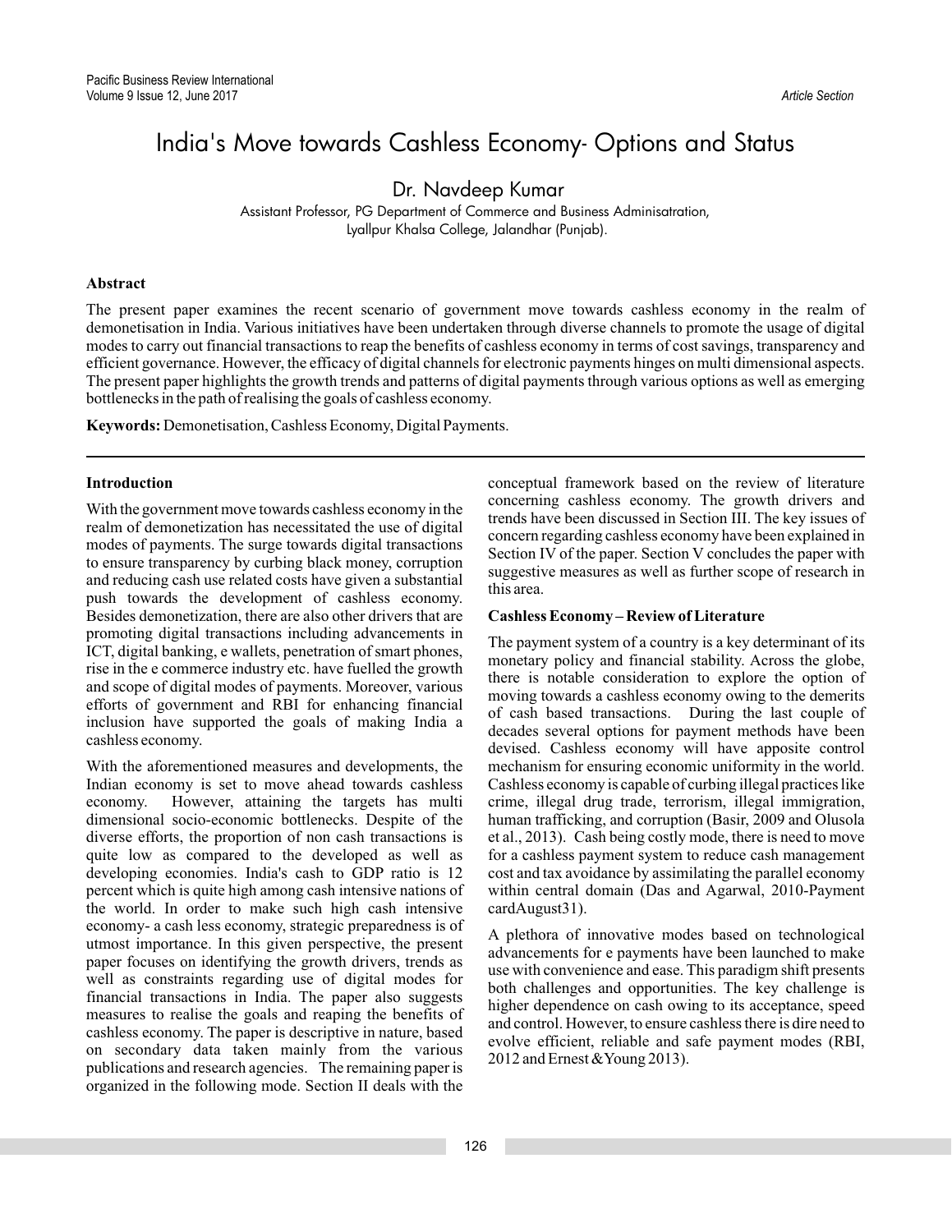Kapoor (2016) opines that added use of digital platforms will smooth the progress of India's move to a cashless society and it would be a significant contributor towards the growth of GDP. Further, it will bring digital financial revolution in the economy as with 1 percent reduction in cash circulation results into increase of 0.4 percent in GDP.

According to a study by Mckinsey  $& Co. (2015)$ , the growing adoption of digital channels for payments is increasing owing to technological advancements, which will double the card payments by 2019. Similarly another study by Ernest and Young (2016) observes that payment scenario is transforming in India by moving for cards and mobile based transactions. However, despite of the government measures, the cash circulation in India is highest among emerging economies.

There is significant relationship between e payments and GDP growth as exhibited by the research at international level. Presently, the Indian economy witnessing high GDP growth coupled with a mobile revolution resulting in over 700 million, PoS, ATM, branch expansion, rise of ecommerce industry and the diffusion of e wallets. Additionally, enhanced urbanisation and industrialisation is fuelling the growth of a middle class society of over 300 million with the projected growth of household income by three times in the next two decades and thereby making India the world's 5th largest consumer economy by 2025 which is presently on 12th number (Namburi, 2011)

According to an estimate, the RBI spend 21,000 crore as cash management costs per annum. Besides the cost, there are also other adverse impacts of intensive cash uses like higher share of unorganised sector, black economy, tax avoidance, illegal trade practices etc. (Mazzotta, et al. 2015 and PWC, 2015).

The above review of literature explains about rationale, benefits and challenges of cashless economy. The present study focuses on the India's status for shifting towards cashless economy, which is missing in the above studies. Hence it is expected tit would fill the research gap in the Indian scenario.

#### **Growth Drivers and Trends towards Cashless Economy**

In order to achieve the mission of cashless economy, the Government of India has instigated various modes of digital transactions and most recently in the course of the move of demonetisation. These efforts have been further driven by different factors besides demonetization, discussed as follows:-

Demonetisation - The recent move of demonetisation is a progressive step towards attainment of the goals of cashless economy in India. The government has initiated various steps and measures to enhance the adoption levels of digital payments to ensure maximum number of non cash based transactions to mitigate the ill effects of cash economy such as black money illegal trade, counterfeit notes, corruption, terror funding, drugs financing etc. Indian economy is highly cash intensive economy as presented in Table 1. in India, cash as percentage volume of consumer payments ratio is 98 percent and cash as percentage value of consumer payments is 69 percent. On the other side, in U.K., the ratio is 48 percent and 11 percent; in U.S.A. the ratio is 55 percent and 14 percent respectively. Therefore, in order to lessen cash based transactions, the move of demonetization coupled with enhanced use of digital modes of payments to ushering cashless economy. It is expected to provide benefits in long run in forms of higher tax compliance, increase in tax to GDPratio and more tax collection.

| Country        | Cash as Percentage Volume<br>of Consumer Payments<br>(%age) | <b>Cash as Percentage Value</b><br>of Consumer Payments<br>(%age) |
|----------------|-------------------------------------------------------------|-------------------------------------------------------------------|
| United Kingdom | 48                                                          | 11                                                                |
| USA.           | 55                                                          | 14                                                                |
| Austraila      | 65                                                          | 20                                                                |
| <b>Brazil</b>  | 85                                                          | 38                                                                |
| Japan          | 86                                                          | 43                                                                |
| China          | 90                                                          | 45                                                                |
| South Africa   | 94                                                          | 41                                                                |
| Mexico         | 96                                                          | 57                                                                |
| India          | 98                                                          | 68                                                                |
| Indonesia      | 100                                                         | 69                                                                |
|                |                                                             |                                                                   |

*Source: PWC (2015).*

Technological Advancement – Owing to the swift and vast technological advancements particularly in the area of ICT have fuelled the growth of digital payments. The increased penetration of internet and smart phones has facilitated the

access to digital platforms with more ease and convenience. It resulted into user friendly mode of making online payments to gain the benefits of time savings and expediency.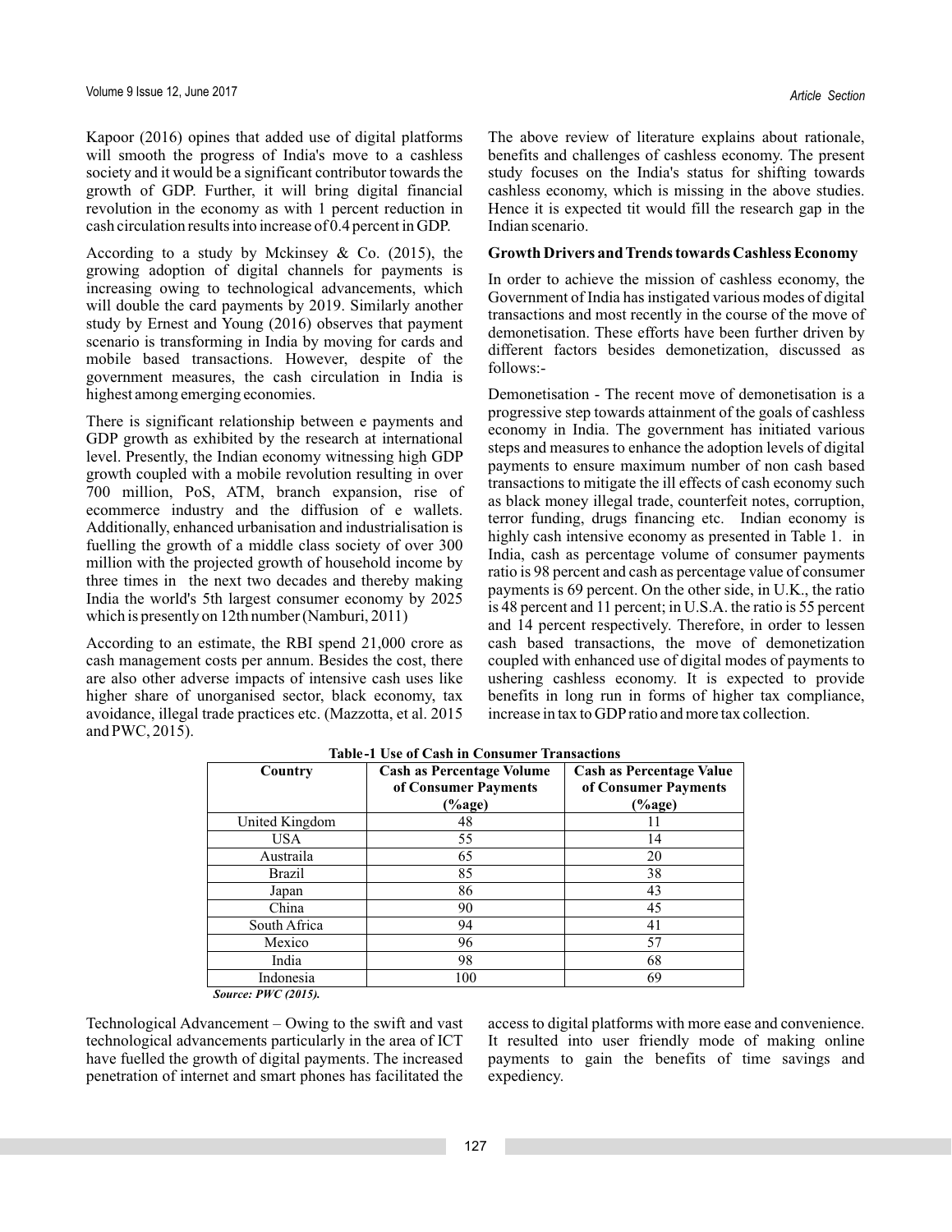| Year                       | People       | <b>MobilePhone Users</b> | <b>Internet Users</b> | <b>Smart phone Users</b> |
|----------------------------|--------------|--------------------------|-----------------------|--------------------------|
| 2015                       | 1250 Million | 1000 Million             | 300 Million           | 240 Million              |
| 2020                       | 1350 Million | 1200 Million             | 650 Million           | 520 Million              |
| <b>Source: BCG (2016).</b> |              |                          |                       |                          |

**Table-2 Mobile Phones, Smart phones and Internet Users in India**

Table 2 exhibit the penetration level of internet and mobile phone users in India as well as the expected level in the year 2020. Accordingly, in 2015 the number of mobile phone users was 1000 million, internet users 300 million and smart phone users were 240 million. It is further estimated that theses numbers would grow substantially in 2020 whereby mobile phone users will count 1200 million, internet users by 650 million and 520 million smart phone users. This level of penetration along with higher share of younger demographics is a significant catalyst for shifting towards cashless transactions with the use of technology.

Rise in E Commerce Industry - The exponential growth in e commerce industry is also a vital contributing factor towards the rise in the use of digital channels for initiating the online payments. Enhanced use of mobile phones for online shopping has provided ease and comfort for convenience shopping through finger stroke. The industry is expected to gain higher scales in future owing to increased share of internet and mobile phone users as explained above. According to Assocham-pricewaterhouse coopers study, India's e-commerce industry is expected to grow a compounded annual growth rate (CAGR) of 35 percent over

the next five years. The sector is estimated to gain 72 percent increase in the average annual spend on online purchase per individual from the current level of 65 percent. Another study by e marketer predicts increase in digital buyers to 329 million by 2020 which is 130 million in 2016. The astounding progress of e commerce industry is proving a big game changer ahead for digital payments by offering cash back incentives and discounts on using debit cards, credit cards and mobile wallets for making payments.

Digital Banking – The banking sector in India has witnessed significant revolution in terms of use of ICT for providing banking services aiming at covering maximum people to attain the goals of financial inclusion. Various e delivery channels have been launched such as internet banking, mobile banking, Debit and Credit cards, RTGS, NEFT etc. There is manifold expansion in the use of such channels in the recent years and rising trend is expected in the future also in the wave of demonetization. There is also tremendous rise in the use of mobile banking as revealed in Table 3. A larger numbers of customers are using mobile banking due to time saving and convenience. Hence, mobile phone is also adding its utility in the form of a bank and wallet

| Year    | <b>Numbers</b> | Value |
|---------|----------------|-------|
| 2012-13 | 1124           | 60    |
| 2013-14 | 2367           | 224   |
| 2014-15 | 6022           | 1035  |
| 2015-16 | 10394          | 4018  |

Table 4 depicts the number of transactions through the use of debit cards and credit cards. It clearly shows the increasing trends in using the debit cards and debit cards. Similarly, Table 5 and Table 6 demonstrate the usage pattern of debit

cards and credit cards respectively. The use of debit cards is largely used atATMs whereas credit cards are largely used at Pos (Point of Sale).

| Table-4 inumber of Debit and Credit Card Transactions |                              |                               |  |  |  |
|-------------------------------------------------------|------------------------------|-------------------------------|--|--|--|
| Year                                                  | <b>Debit Cards (Million)</b> | <b>Credit Cards (Million)</b> |  |  |  |
| 2012-13                                               | 3,575                        | 243                           |  |  |  |
| 2013-14                                               | 6,904                        | 503                           |  |  |  |
| 2014-15                                               | 7,804                        | 619                           |  |  |  |
| $2015 - 16$                                           | 9,263                        | 790                           |  |  |  |

**Table-4 Number of Debit and Credit Card Transactions**

*Source: RBI (2015).*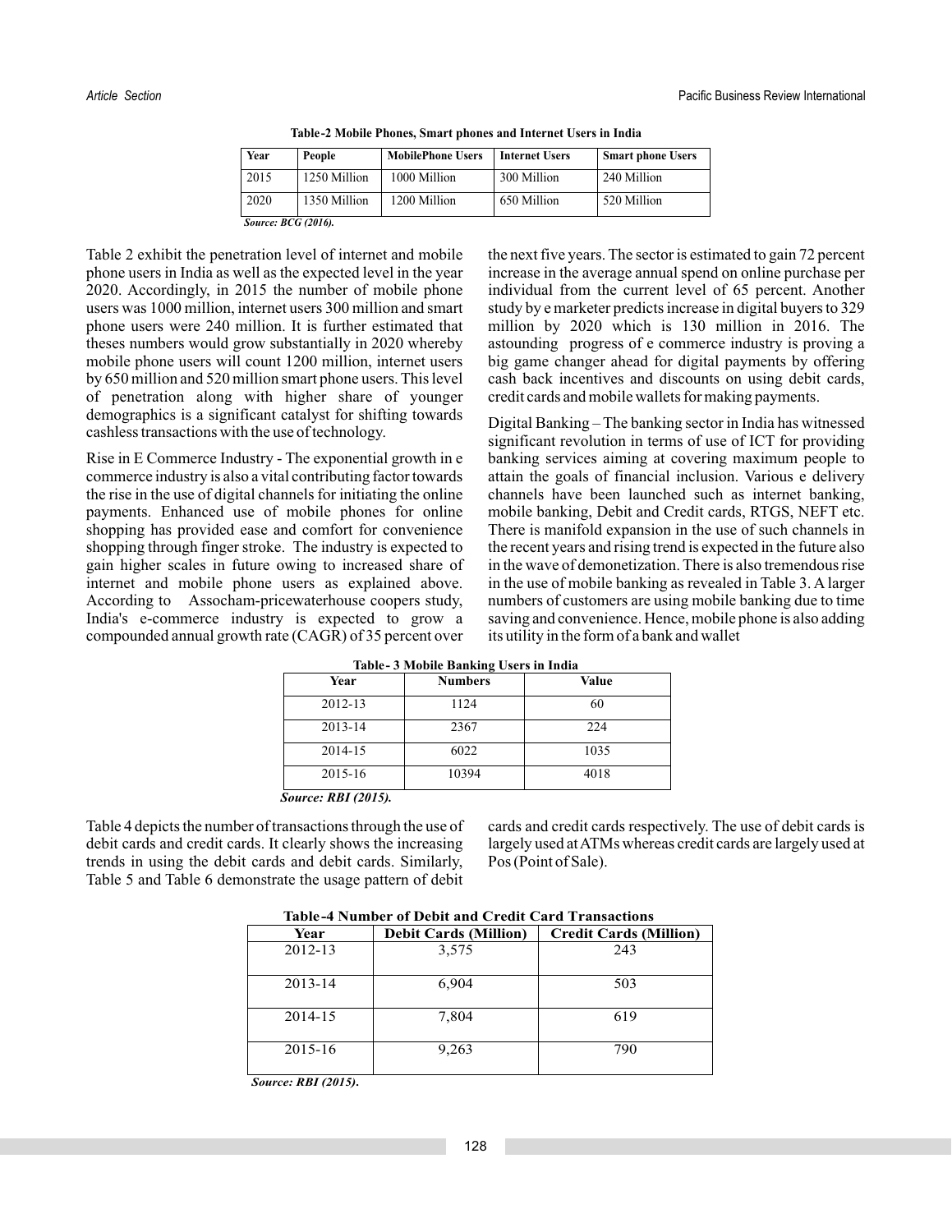The percentage use of debit cards usage as ATMs during 2014-15 was 94.83 percent and at PoS it was 5.17 percent. On the other hand, percentage of total credit card usage at

ATMs during 204-15 was 1.22 percent and at PoS it was 98.78 percent.

|                                                            | <b>Table-5 Usage of Debit Card</b> |                    |                     |                    |                     |                    |
|------------------------------------------------------------|------------------------------------|--------------------|---------------------|--------------------|---------------------|--------------------|
| <b>Year Wise</b>                                           |                                    | 2013-14<br>2012-13 |                     | 2014-15            |                     |                    |
| Usage                                                      | Volume<br>(Million)                | Value<br>(Billion) | Volume<br>(Million) | Value<br>(Billion) | Volume<br>(Million) | Value<br>(Billion) |
| $\%$ age of<br><b>Total Debit</b><br>Card Usage<br>at ATMs | 92.18                              | 95.73              | 90.77               | 95.37              | 89.65               | 94.83              |
| $\%$ age of<br><b>Total Debit</b><br>Card Usage<br>at PoS  | 7.82                               | 4.27               | 9.23                | 4.63               | 10.35               | 5.17               |
| $\alpha$ nnr $(2015)$                                      |                                    |                    |                     |                    |                     |                    |

*Source: RBI (2015).*

|                                                            | Table 6: Usage of Credit Card |                    |                     |                    |                     |                           |
|------------------------------------------------------------|-------------------------------|--------------------|---------------------|--------------------|---------------------|---------------------------|
| <b>Year Wise</b>                                           |                               | 2012-13            | 2013-14             |                    | 2014-15             |                           |
| Usage                                                      | Volume<br>(Million)           | Value<br>(Billion) | Volume<br>(Million) | Value<br>(Billion) | Volume<br>(Million) | Value<br><b>Billion</b> ) |
| $\%$ age of<br>Total Credit<br>Card Usage<br>at ATMs       | 0.63                          | 1.16               | 0.58                | 1.08               | 0.69                | 1.22                      |
| $\%$ age of<br><b>Total Credit</b><br>Card Usage<br>at PoS | 99.37                         | 98.84              | 99.42               | 98.92              | 99.31               | 98.78                     |

*Source: RBI (2015).*

**E Wallets -** The innovation of e wallets have also pushed the growth in terms of users for making digital payments. E wallets are prepaid payment instruments (PPIs) to making online payments and are different from the wallets issued by the banks. Usually, Mobile wallets are issued by banks or by authorised non-banking institutions having the benefits in terms of fund transfer limits and cash withdrawals. On the other hand, wallets issued by non-banking institutions do not provide cash withdrawal options. As per the RBI guidelines, PPIs are issued under the Payment and

Settlements Systems Act, 2005 and that assist purchase of goods and services and including funds transfer. Such instruments can be issued as smart cards, magnetic stripe cards, internet wallets, mobile accounts and any such instrument which can be used to access the pre-paid amount. Unlike other pre-paid payment instruments, e-wallet is only an internet based online account (Kumar, 2016). Table 7 exhibits the usage of PPIs in terms of numbers and value. It indicates rise in the usage in terms of value compared to the numbers.

| Year                       | <b>Numbers</b> | Value |
|----------------------------|----------------|-------|
| 2012-13                    | 897            | 60    |
| 2013-14                    | 431            | 57    |
| 2014-15                    | 596            | 187   |
| $2015 - 16$                | 618            | 462   |
| <b>Source: RBI (2015).</b> |                |       |

**Table - 7 Usage of Prepaid Instruments (in million**)

**RBI Measures -** The RBI has initiated a variety of options to realise the goals of financial inclusion in order to make financial transactions in digital form. The licensing of payment banks and establishment of National Payments Corporation of India (NPCI) are the most significant measures adopted by the RBI. NPCI has been established in cooperation of the Reserve Bank of India (RBI) and Indian Banks' Association. NPCI received the Certificate of Commencement of Business in April 2009. NPCI aims to generate infrastructure for payment services by functioning in the payment industry in India. NPCI has initiated various innovative digital channels to cover maximum people in the ambit of digital transactions. It includes UPI (Unified

Payment Interface), Immediate Payment Service (IMPS) , Bharat Bill Payment System (BBPS), Aadhaar Payment Bridge System (APBS), Aadhaar Enabled Payment System (AEPS), Cheque Truncation System (CTS), National Automated Clearing House (NACH), \*99# service for mobile banking without internet, Jan-Dhan Yojana , RuPay etc.

Further, the approval to payment banks is another significant step towards financial inclusion. These banks can accept deposits up to one lakh. However these banks cannot issue loans and credit cards. RBI approved 11 enterprises to set payment banks in August 2015 and 10 small finance banks in September 2015. As opposed to the traditional banking,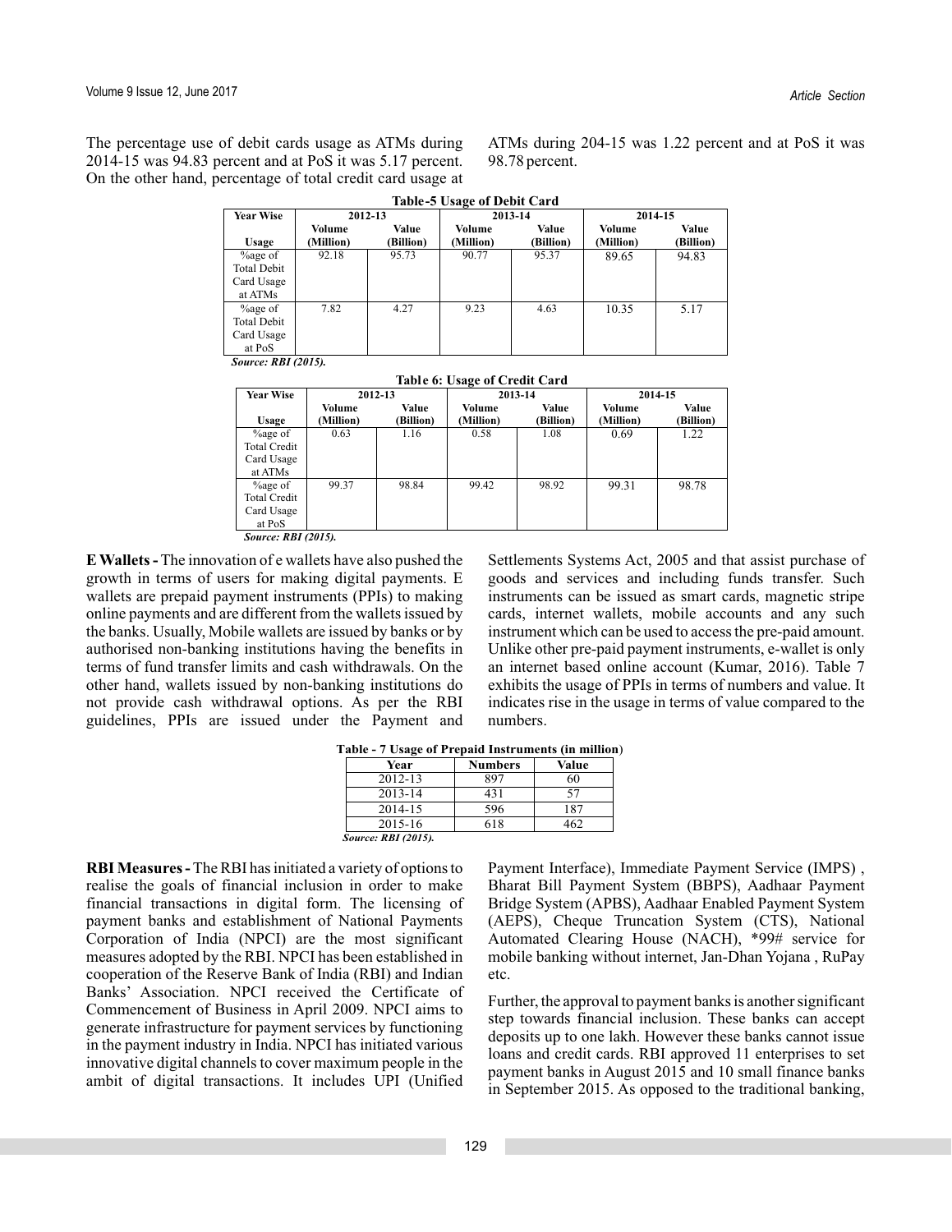where lending is a key function to generate revenues, Payments Banks will develop multiple models to provide basic banking services, remittance and payments requirements through technological innovations to lessen operational costs. Payments Banks are mainly meant for India's migrant labourers, low-income households and small businesses to which savings accounts and remittance services can be offered at lower transaction costs. It is expected that Payments Banks will enhance the scope of financial services among the low income customer groups by using technology and vast geographical access (Ernest & Young, 2016).

Recently, in the shift towards demonetization, the RBI and government have offered incentives through various schemes to promote the use of digital channels for financial transactions including luck draw schemes for customers and businessmen, tax incentives for small traders and discount offers on specific transactions carried with the use of digital modes of making payments.

### **Key Issues of Concern**

As mentioned earlier, cashless economy offers both opportunities and challenges. Despite of the available options and measures as discussed in Section III, the adoption level of digital channels is quite low and not sufficient to achieve the goals of cashless economy. There are various challenges that hinder the growth of cashless economy, explained as follows:-

Inadequate Infrastructure - The state of infrastructure availability in terms of internet access, ATMs, bank branches, e payments terminals particularly in semi urban and rural areas is a key issue of concern, constraining the growth of digital payments. The internet speed in India is quite low and connectivity is regularly disturbed that makes online payment process- a tedious task.

**Increased Share of Rural Population - The majority of** Indian population belong to the rural areas and even they deprived from the basic banking services owing to the lack of banking facilities in remote areas. Rural populating is already facing the problems concerning basic necessities and thereby having low level of income and literacy. It is also a daunting task to incorporate such population in the main stream of banking and digital economy.

Low Level of User's Confidence- No doubt, India has gained significantly in term of technological developments but at the same time, there are also rising cases of cyber crimes and frauds. Such malpractices shackle the confidence and faith while using digital modes for making payments. A recent report estimates that around 40 percent of cyber crimes are related wit the misuse of debit and credit cards. Such insecure systems lessen the confidence among users and thereby people prefer cash based transactions.

Large Unorganised Sector - The Indian economy consists a large share of unorganised sector dominated by small traders and vendors. Majority of the population is employed in the organised sector. Cash powers in this sector. Owing to the intensive cash use in this sector, it is a great challenge to transform their entire process from cash to non cash based mode.

Transactional Cost - Digital payments involves cost that is another area of concern that pushes back the use of digital payments. On the contrary, cash transactions are free of cost and mostly preferred.

Low Level of Digital Literacy - The digital literacy even among educated persons is quite low. Most of the people hesitate to use even the debit cards. The Indians are habitual towards cash based transactions and are less inclined for making digital payments. This problem is quite severe in the rural areas and remote areas.

### **Conclusion and Suggestions**

No doubt, after the demonetization announcement there is upsurge in the usage of digital channels for payments. However, there is further need of massive efforts to ensure the adoption of cashless modes of payments. In order to augment the adoption level of digital payments, there is a dire need to address the issues of concern such as digital literacy, infrastructure developments, safety, access, reliability and moreover educating the people about benefits of cashless economy to make them confident about their financial security as they feel comfort on cash based transactions. The government must organise mass digital payment awareness programmes aiming at individual access to the uses particularly in the rural and semi urban areas. There is also need to expand the infrastructures required to ensure wider access of digital modes for carrying out the transactions without and problem, inconvenience and extra cost. Moreover, co-ordinated efforts combining al stakeholders need to be initiated combating he adverse issues to realize the vision and mission of cashes economy. Further, research can be undertaken in the area of adoption level regarding digital payments in the rural areas. Another research area can be the cyber security in the context of online modes of payment for ensuring security and reliability.

## **References**

- Basir, A. A. (2009). Payment Systems in Malaysia: Recent Developments and Issues. ADBI Working Paper 151. Tokyo: Asian Development Bank Institute. Retrieved from http://www.adbi.org/workingpaper/2009/09/16/3328.payment.systems.malaysi a/.
- BCG (2016). Digital Payments 2020 The Making of A \$500 Billion Ecosystem in India. Retrieved from www.bcg.com